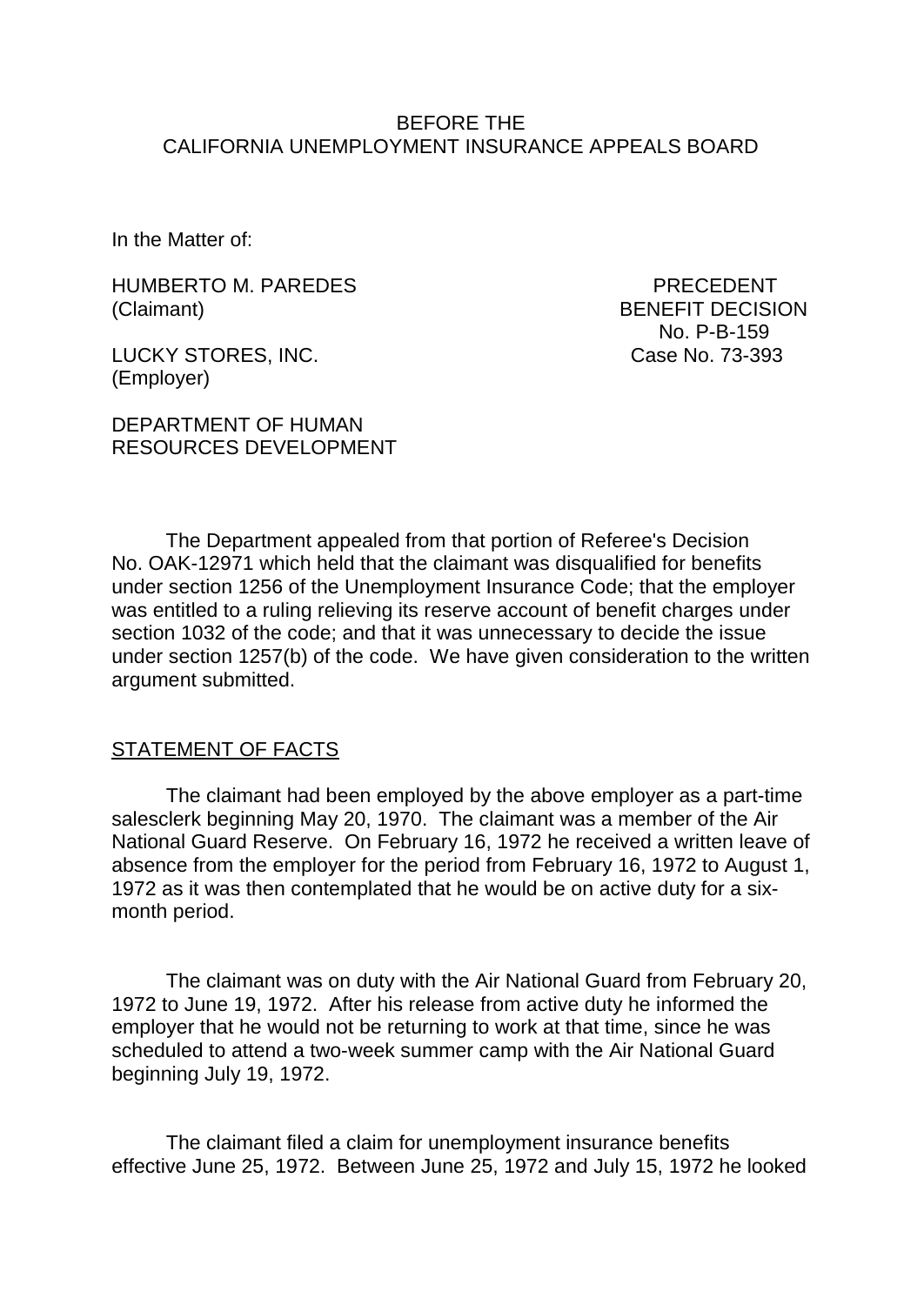for work. He then attended the summer camp for two weeks. Upon his return he reopened his claim effective July 30, 1972. He was paid benefits for the four weeks ending August 5, 1972 through August 26, 1972 in the amount of \$182, which sum was the subject of a notice of overpayment.

On or about August 1, 1972 the claimant approached the employer and requested full-time work. He was informed by the employer that full-time work was not available, but that his part-time job was available. The claimant did not accept the part-time job, and approximately a week later informed the employer that he had found a better job.

When filing his continued claim for benefits for the week ending August 5, 1972 the claimant advised the Department that no work had been offered to him that week.

The Department did not issue a ruling with respect to the employer but sent the employer a notice of computation as a base period employer. On September 28, 1972 the Department issued a notice of determination holding that the claimant was disqualified under section 1257(a) of the code for a fiveweek period, and further holding that the claimant was disqualified under section 1257(b) of the code for a five-week period.

The Department contends that the Air National Guard was the claimant's most recent employer; that Lucky Stores, Inc. was only a base period employer, and as such was entitled only to an unfavorable ruling and not to a notice of determination; and that the claimant should not have been disqualified under section 1256 of the code but rather under section 1257(b) of the code.

## REASONS FOR DECISION

Section 1256 of the Unemployment Insurance Code provides that an individual is disqualified for benefits, and sections 1030 and 1032 of the code provide that the employer's reserve account may be relieved of benefit charges, if the claimant left his most recent work voluntarily without good cause.

In Appeals Board Decisions Nos. P-B-5 and P-B-154, we held that an individual's "most recent work" as that term is used in section 1256 of the code refers to work in which an employer-employee relationship existed in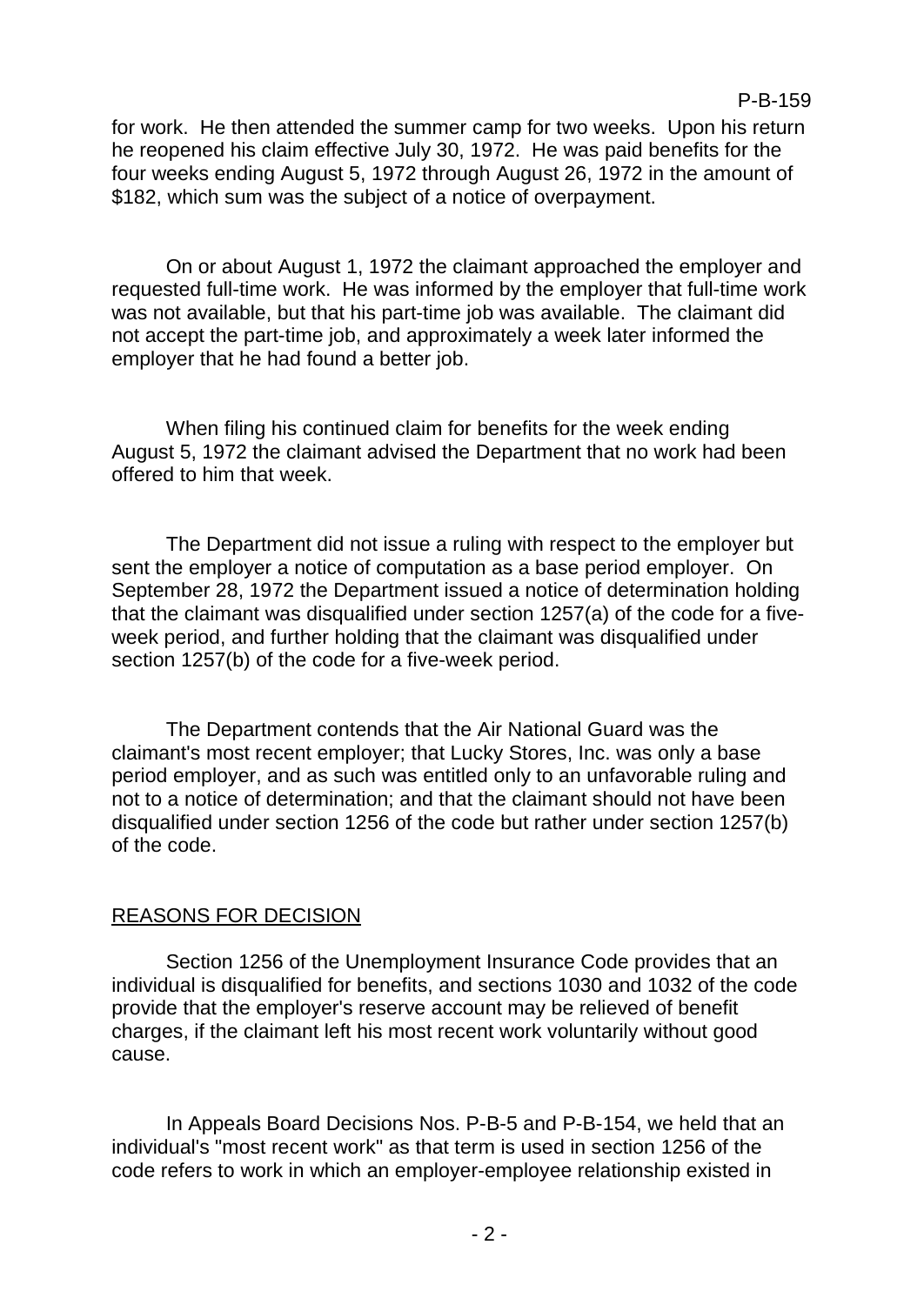connection with his services. In Appeals Board Decision No. P-B-5, we also held that "work" and "employment." as used in the code, may logically be accepted as synonymous terms.

Decisions of our predecessors on this board in the past have not been consistent with respect to whether an individual's military service or last civilian employment prior to entering the military service constituted his "most recent work."

Generally speaking, those decisions prior to Douglas Aircraft Company, Inc. v. California Unemployment Insurance Appeals Board, et al. (1960), 180 Cal. App. 2d 636, 4 Cal. Rptr. 723, held that an individual's last civilian employment was his most recent work. (e.g. Benefit Decisions Nos. 5705, 6087 and 6539)

On the other hand, Benefit Decisions Nos. 6673 and 6793 cited the Douglas case in holding that the military service constituted a claimant's most recent work.

The Douglas case held that a leaving of work within the meaning of section 1256 of the code occurred upon the commencement of a leave of absence, even though there was no termination of the employer-employee relationship.

Benefit Decision No. 6793 (which the Department cites herein) pointed out that prior to Douglas, it had been held that a leaving of work occurred only on the severance of the employer-employee relationship and thus when a claimant was on a leave of absence no severance of the relationship occurred and hence there could be no leaving. The board in that case went on to state that since, under Douglas, a leaving of work can occur when a claimant goes on a leave of absence, and since the claimant rendered services for wages while in the military service, the military service was the claimant's last employment. The board also relied upon holdings that a serviceman in receipt of terminal pay or accrued pay was in receipt of wages and considered ineligible for benefits for the period to which such wages were allocated (no longer in point since the enactment of code section 1253.15).

In none of the above cited board cases was there a close examination of the status of a serviceman with respect to whether an employer-employee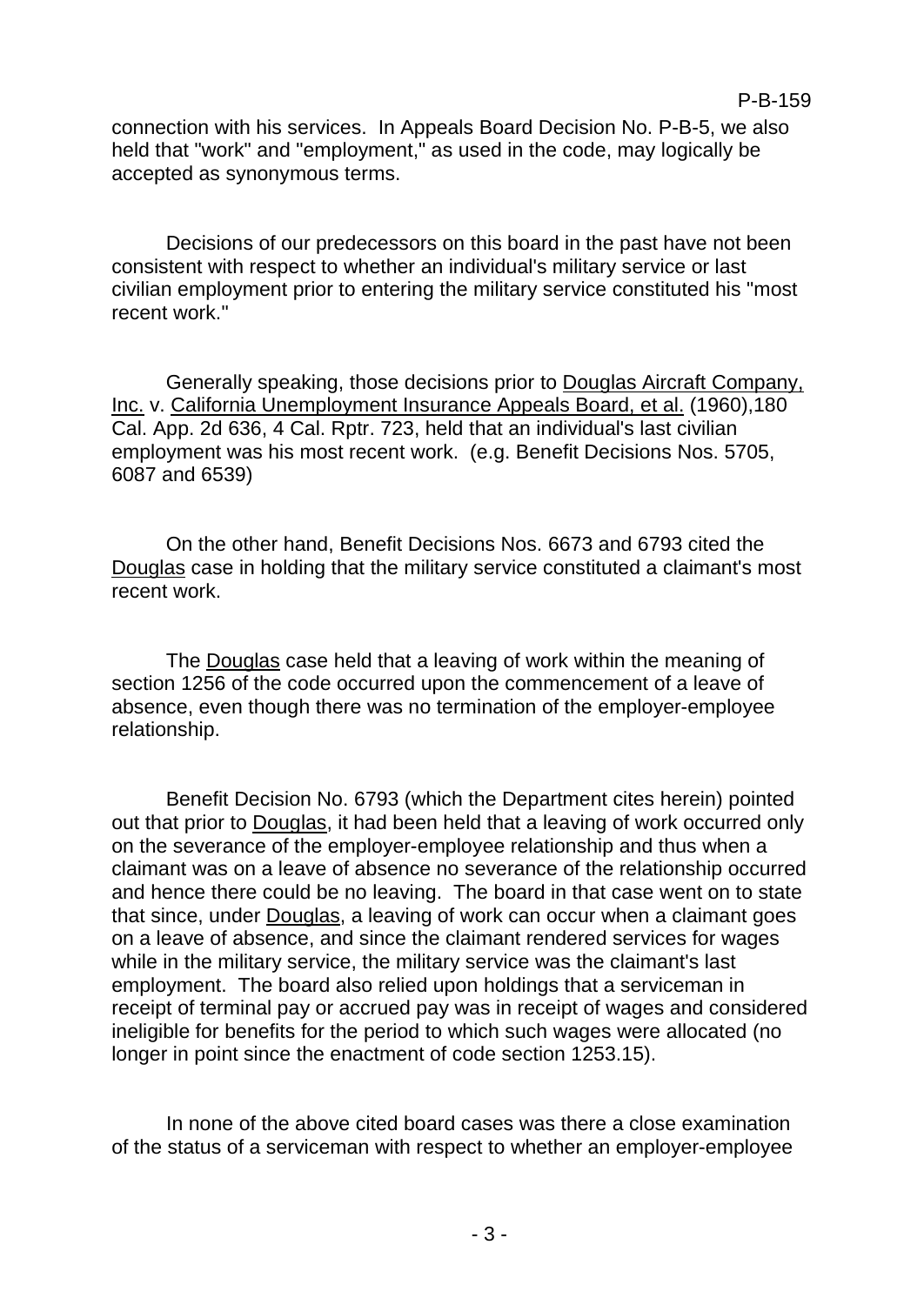relationship existed between him and the government. We think it appropriate to make such examination at this time.

Preliminarily, we observe that in the Constitution of the United States, Article I, Section 8, Clause 14, Congress is given the power "To make rules for the government and regulation of the land and naval forces." This is a distinctly separate power given to Congress than the "necessary and proper" clause (Article I, Section 8, Clause 18), which enables Congress to implement the other powers granted in Article I. Therefore, from the beginning the "land and naval forces" have operated under a different set of rules and regulations than civilian employees of the Government of the United States.

The Supreme Court of the United States held in an early case, In re Grimley, (1890), 137 U.S. 147, that an enlistment in the army involved a contractual factor. In deciding the case the court stated in part:

". . . This case involves a matter of contractual relation between the parties; and the law of contracts, as applicable thereto, is worthy of notice. The government, as contracting party, offers contract and service. Grimley accepts such contract declaring that he possesses all the qualifications prescribed in the government's offer. The contract is duly signed. Grimley has made an untrue statement in regard to his qualifications. The government makes no objection because of the untruth. The qualification is one for the benefit of the government, one of the contracting parties. . . ."

\* \* \*

". . . But in this transaction something more is involved than the making of a contract, whose breach exposes to an action for damages. Enlistment is a contract; but it is one of those contracts which changes the status; and, where that is changed, no breach of the contract destroys the new status or relieves from the obligations which its existence imposes. Marriage is a contract; but it is one which creates a status. Its contract obligations are mutual faithfulness; but a breach of those obligations does not destroy the status or change the relation of the parties to each other. The parties remain husband and wife, no matter what their conduct to each other- no matter how great their disregard of marital obligations. . . ."

\* \* \*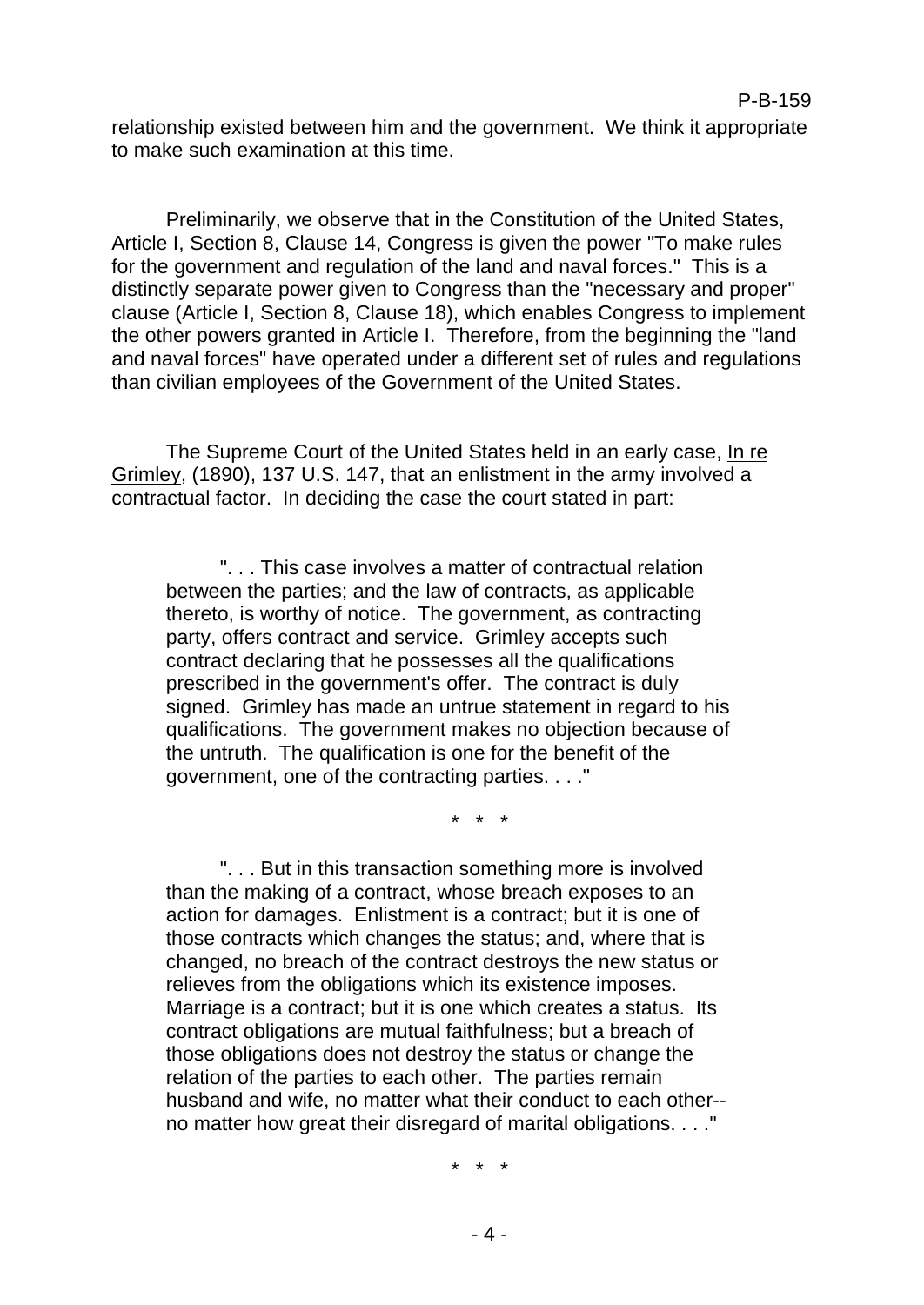"By enlistment the citizen becomes a soldier. His relations to the State and the public are changed. He acquires a new status, with correlative rights and duties, and although he may violate his contract obligations his status as a soldier is unchanged. He cannot of his own volition throw off the garments he has once put on nor can he, the State not objecting, renounce his relations and destroy his status on the plea that, if he had disclosed truthfully the facts, the other party, the State, would not have entered into the new relations with him, or permitted him to change his status. . . ."

The reasoning of the Grimley case was reaffirmed in Bell v. United States (1961), 366 U.S. 393. In that case the Supreme Court of the United States held that United States soldiers who were captured during the Korean War and demonstrated disloyalty to their country while prisoners of war were nevertheless entitled to pay and allowances under the applicable federal statutes. The court cited Grimley to the effect that enlistment is a contract which changes the status and that no breach of contract denounces the status or the obligation that flows from it. The court stated as follows:

"Preliminarily, it is to be observed that common law rules governing private contracts have no place in the area of military pay. A soldier's entitlement to pay is dependent upon statutory right."

The case of Goldstein v. State (1939), 281 N.Y. 396, 24 N.E. 2d 97, 129 ALR 905, has been widely cited because of its apt language distinguishing the military service from the usual employer-employee relationship:

"Working men and women, employees of others, under our system of government are free men and women. They have the same standing, rights and privileges possessed by other members of our body politic. They may work or not according to their own free will. If engaged in work they may quit working at any time if they desire without liability therefor unless prevented by the terms of some express contract. They may organize labor unions for the purpose of improving their working conditions. They may engage in strikes against their employers to compel their employers to grant them certain rights or privileges which they deem themselves entitled to. They may even engage in peaceful picketing of their employers'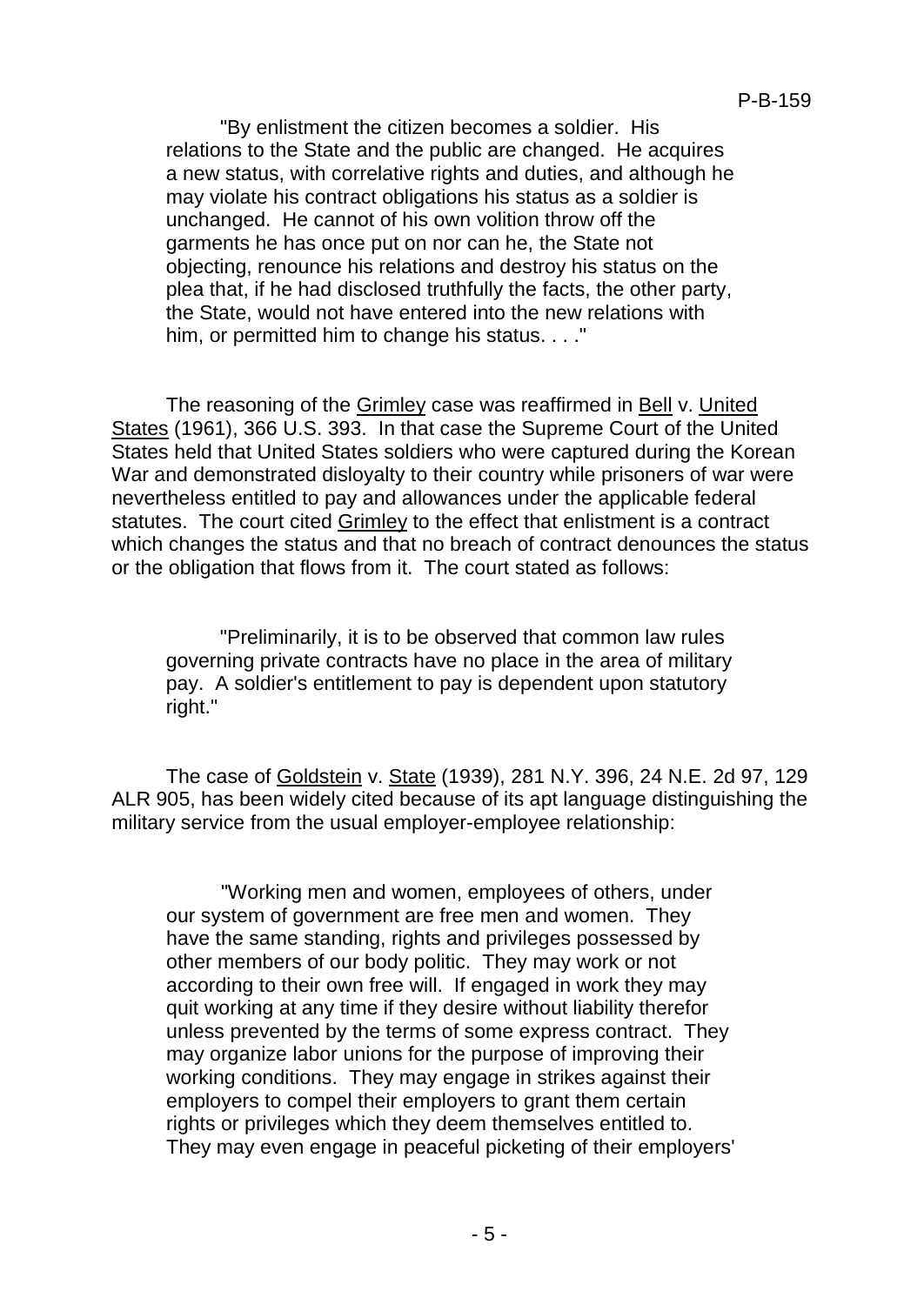places of business to induce their employers to grant them the rights which they claim.

"Upon the other hand, where a man becomes a member of the State militia he must, when in active service surrender for the benefit of the State certain of the privileges enjoyed by working men who are employees. Under the military law . . . a member of the militia may be tried for various military offenses, for acts which are not illegal under any other law. He may be tried and punished by a military tribunal and if found guilty may be punished by fines and in certain cases by imprisonment. He is at all times subject to the commands of his superior officers. He cannot quit while in active service without consent of his superiors. . . . It seems clear that one who joins the State militia and is engaged in active service therein is in no sense an employee of the State. He is simply performing a duty which he owes to the sovereign State as a resident and citizen. It makes no difference whether he does that voluntarily in time of peace or in response to the call of the governor in time of trouble."

The Goldstein case was cited by Martin v. Riley (1942), 20 Cal. 2d 28. The California Supreme Court stated:

". . . The militia is governed by laws relative to military affairs and not by laws regulating civil matters unless an unmistakable intention to the contrary clearly appears. Military service is based on a duty owed to the sovereign, may be compulsory . . . and cannot be terminated at will. . . ."

From the foregoing it is apparent that the status of a military serviceman is quite different from that of an employee in the traditional or common-law employer-employee relationship. In a sense, military service might be referred to as a form of voluntary or involuntary servitude. In an employeremployee relationship an employee has a paramount right to terminate the relationship at will.

We therefore conclude that the "work" last performed by the claimant herein was in the service of Lucky Stores, Inc.

Consistent with our holding in Appeals Board Decision No. P-B-11, we further conclude that when the claimant failed to return to work following his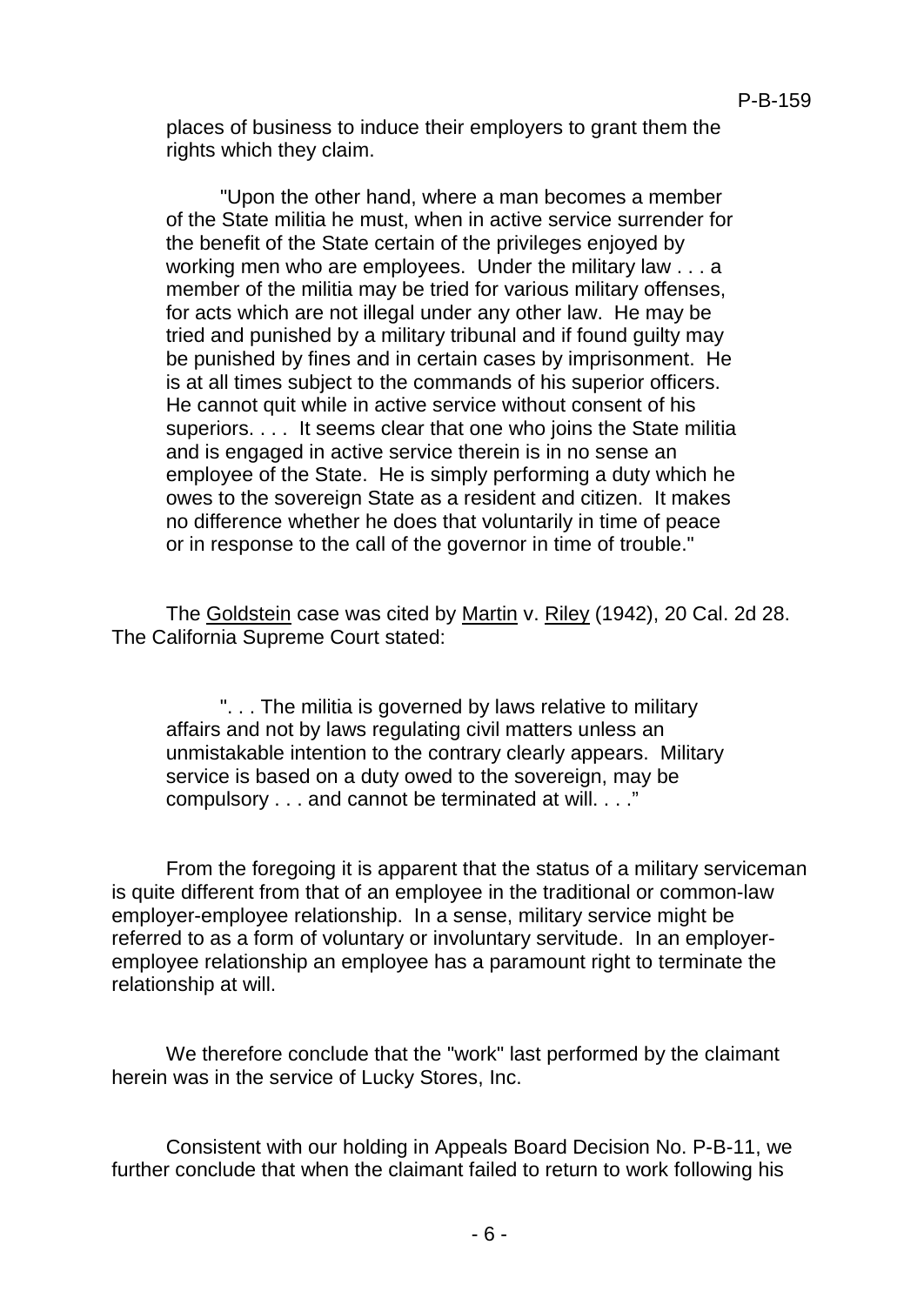release from active duty on June 19, 1972 when the purpose of his military leave had been accomplished and chose to file his claim for benefits effective June 25, 1972, he severed the employer-employee relationship which had existed between him and his employer and, in effect, voluntarily left his most recent work.

Under section 5108, Title 22, California Administrative Code, we are prohibited from considering any issue which might affect the claimant's entitlement to benefits prior to the effective date of the determination under appeal. The claimant's leaving of his most recent work in June 1972 antedated the determination under appeal by approximately three months. Such leaving raises a separation issue under section 1256 as well as the employer's entitlement to a ruling under section 1032 of the code. These matters should be referred to the Department for its consideration.

Since we have found that the employment relationship ended in June 1972, the employer's subsequent offer of work on or about August 1, 1972 amounted to an offer of new work. We must therefore determine whether the claimant refused an offer of suitable work without good cause.

Section 1257(b) of the code provides that an individual may be disqualified for unemployment benefits if he, without good cause, refused to accept suitable employment when offered to him. Section 1258 of the code defines "suitable employment" as (1) "work in a person's usual occupation" or (2) work "for which he is reasonably fitted."

The work which the employer offered to the claimant was that of his former part-time job. Such work was in the claimant's usual occupation and within his prior training and experience. It was not shown that the wage was below the prevailing wage for such work. The claimant was not prevented from seeking other work during his off hours. The mere fact that the offered work was part time does not render it unsuitable. We conclude that the parttime work offered to the claimant was suitable employment within the meaning of section 1257(b) of the code. It remains only to be determined whether the claimant had good cause for refusing such work.

At the time of the offer the claimant had no prospect of other employment. The acceptance of part-time work would not have prevented him from seeking full-time employment during those hours of the day when he was not working. The claimant therefore had no valid or compelling reason